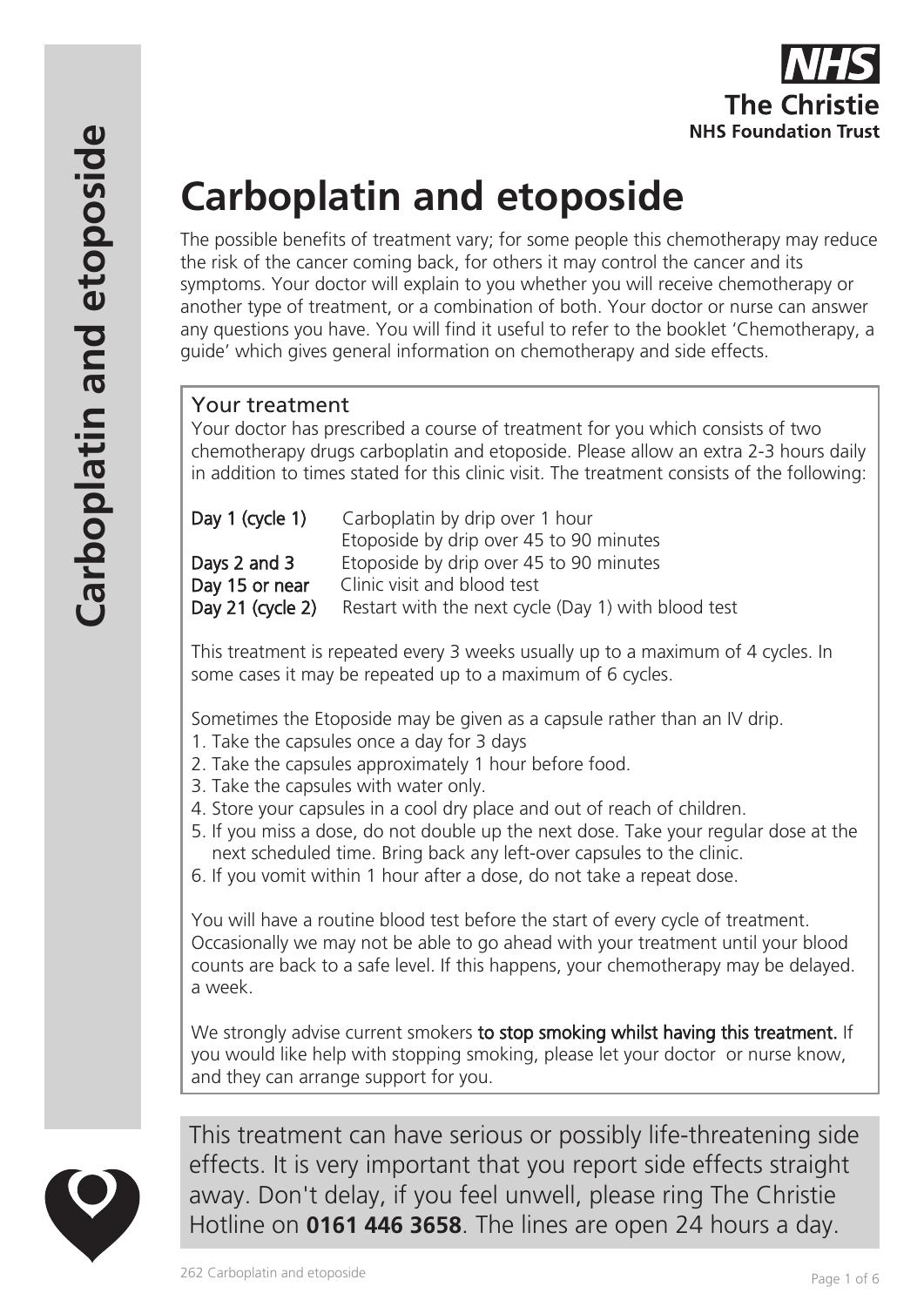After Cycle 2 of treatment, if clinically possible you will have your treatment at a location closer to home. The Christie are committed to providing treatment closer to home as part of the Outreach and Christie at Home service.

# Kidney function

It is important to monitor how your kidneys are working while you are having treatment. We will do this through routine blood tests, or a GFR test (most accurate test of kidney function). It it important to drink plenty of fluids (at least 2 litres) the day before and for a few days after chemotherapy.

# Flu vaccinations

## Is it alright for me to have a flu jab during the time I'm having chemotherapy?

It's safe to have a flu jab, but depending on the sort of chemotherapy you have had, it may not give quite as much protection against infection as usual. Some patients may need two vaccinations. However, if you're thinking of having any other vaccinations, do check with your Christie doctor first, because some vaccines should be avoided.

# Possible side effects

Chemotherapy can cause many different side effects. Some are more likely to occur than others. Everyone is different and not everyone gets all the side effects. Most side effects are usually temporary, but in some rare cases they can be life-threatening. It is important to tell your hospital doctor or nurse about any side effects so they can be monitored and, where possible, treated.

# Common side effects (more than 1 in 10)

## • Increased risk of serious infection

You are vulnerable to infection while you are having chemotherapy. Minor infections can become lifethreatening in a matter of hours if left untreated. Symptoms of infection include fever, shivering, sweats, sore throat, diarrhoea, discomfort when you pass urine, cough or breathlessness. We recommend that you use a digital thermometer so you can check your temperature. You can buy one from your local chemist.

You may be given injections or antibiotics to help reduce the risk of having a serious infection.

#### If you feel unwell, you have symptoms of an infection or your temperature is 37.5ºC or above, or below 36ºC contact The Christie Hotline straight away.

## • Anaemia (low number of red blood cells)

While having this treatment you may become anaemic. This may make you feel tired and breathless. Let your doctor or nurse know if these symptoms are a problem. You may need a blood transfusion.

# • Nausea and vomiting (sickness)

Nausea and vomiting are commonly associated with chemotherapy but the severity of this varies from person to person. Anti-sickness medication may be given along with your chemotherapy to prevent this. You will also be given anti-sickness tablets to take at home. If you continue to feel or be sick, contact your GP or this hospital, because your anti-sickness medication may need to be changed or increased.

# • Bruising or bleeding (Warning!)

This treatment can reduce the production of platelets which help the blood clot. Let your doctor know if you have any unexplained bruising or bleeding, such as nosebleeds, bloodspots or rashes on the skin, and bleeding gums. You may need a platelet transfusion.

# • Sore mouth

Your mouth may become sore or dry, or you may notice small mouth ulcers during this treatment.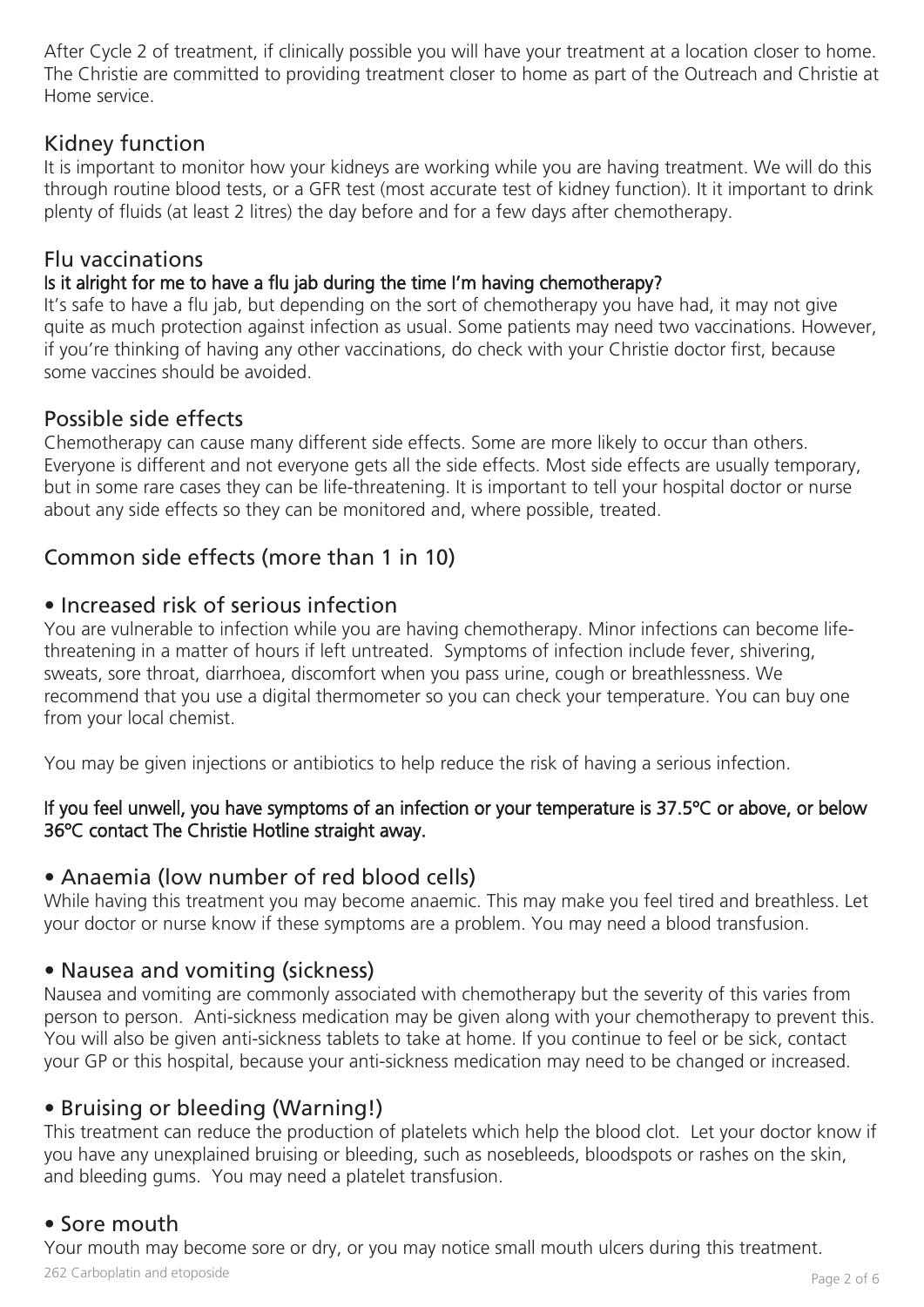Drinking plenty of fluids and cleaning your teeth regularly and gently with a soft toothbrush can help to reduce the risk of this happening. We can prescribe a mouthwash for you to use during treatment. You can dilute this with water if your mouth is sore. Ask your doctor or nurse for further advice. There is also general mouth care information in the chemotherapy booklet. If you continue to have a sore mouth, please contact The Christie Hotline on 0161 446 3658.

# • Hair loss

Most people will lose all of their hair following this type chemotherapy. The hair falls out gradually 10 to 14 days following your first course of treatment. The time scale varies from person to person. Please remember that this is a temporary side effect and your hair will grow back when your treatment is completed. Very rarely, hair loss can be permanent.

The cancer information centre offers a coping with hair loss service to all patients where support, information and advice will be given. Drop in, contact 0161 446 8100 or email informationcentre@christie.nhs.uk. Information about the wig service can also be found here and vouchers for wigs can also be obtained for eligible patients. The wig room provides a drop in service, please see The Christie leaflet 'The wig fitting service' for further information.

The Maggie's Centre runs a Talking Heads hair loss support workshop for anyone who is anticipating or experiencing hair loss (both men and women). These sessions cover the practicalities of hair loss as well as offering support with its emotional impact. Contact Maggie's on 0161 641 4848 or email manchester@maggiescentres.org.

#### • Upset bowels

You may get upset bowels with this chemotherapy.

Diarrhoea: If this becomes a problem while you are having treatment, anti-diarrhoea tablets can be bought from a pharmacy or prescribed by your GP for a temporary period until this is resolved. If the problem persists, contact The Christie. Ask the staff for a copy of 'Eating: help yourself' which has useful ideas about diet when you are having treatment.

Constipation: Try to drink plenty of fluids and eat foods high in fibre. Tell your doctor who may prescribe a suitable laxative.

## • Lethargy

Chemotherapy often makes you feel tired and lacking in energy. It can be frustrating when you feel unable to cope with routine tasks. If you do feel tired, take rest and get help with household chores. If necessary, take time off work. Gentle exercise such as a daily walk can be beneficial.

# Uncommon side effects (less than 1 in 10)

## • Blood clots (Warning!)

During chemotherapy you are more at risk of blood clots in the legs (DVT) or lungs (PE). Occasionally these clots can be life-threatening. To help prevent clots, keep mobile and drink plenty of non-alcoholic fluids.

# • Immediate allergic reactions (Warning)

Allergic reactions to carboplatin are uncommon. Please ask the staff for help *immediately* if you notice any of the following: fevers and chills, back pain, shortness of breath, headaches and swelling of the face may occur during the time the drug is being given. If this happens, please tell the staff straight away. Your doctor may prescribe further medication which can help to reduce these side effects.

# • Tingling and numbness in the fingers or toes

This is uncommon and it is usually only mild and temporary. On rare occasions, this may be permanent. You should report these symptoms to your doctor on your next hospital visit.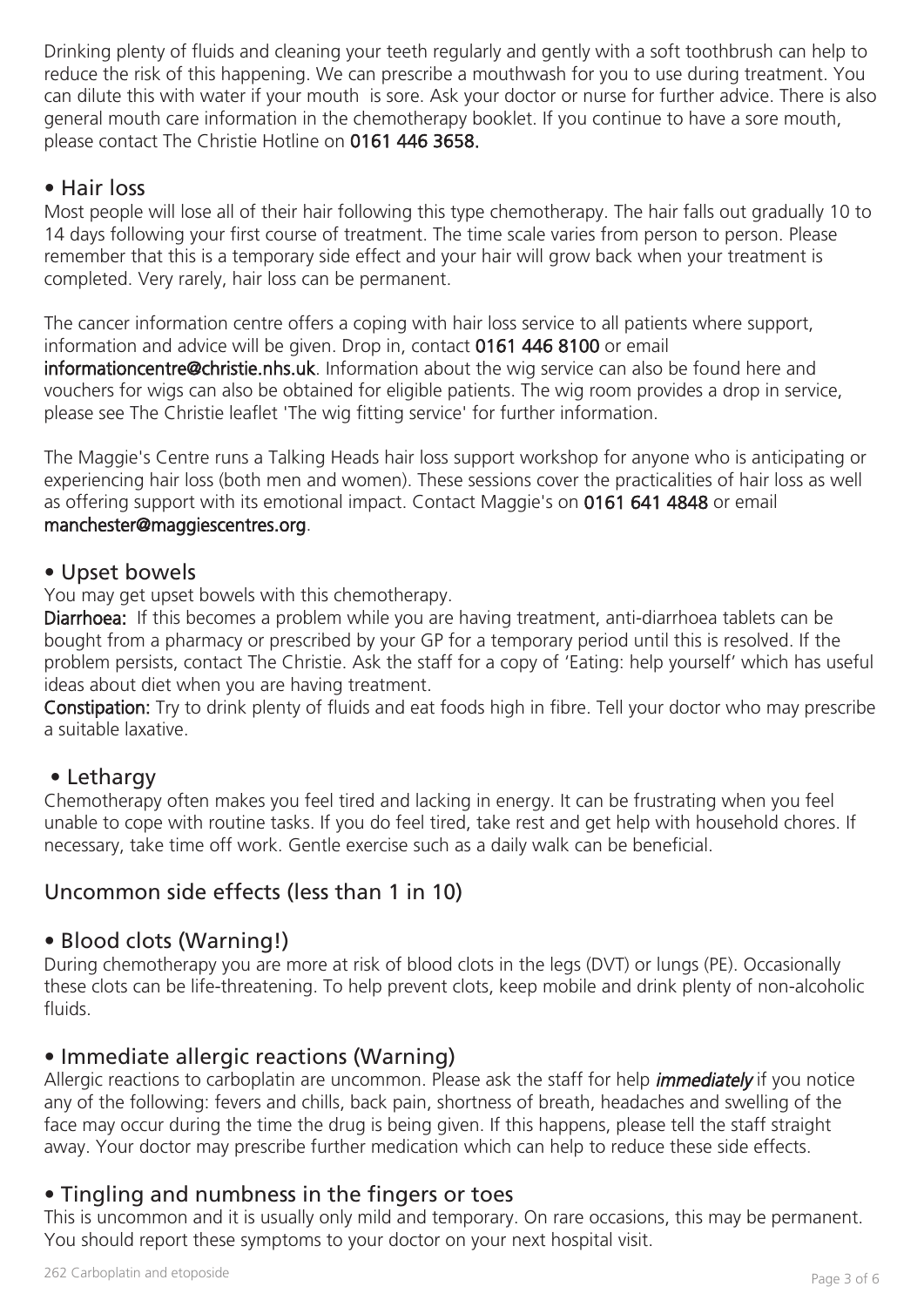# • Tinnitus and high frequency hearing loss

You may develop tinnitus (ringing in the ears). This sensation usually subsides when your treatment finishes. High frequency hearing loss can also occur with this chemotherapy. This may be permanent.

# Rare side effects (less than 1 in 100)

#### • Extravasation

Extravasation is when chemotherapy leaks outside the vein. If you develop redness, soreness or pain at the injection site at any time please let us know straight away.

# Serious and potentially life-threatening side effects:

Occasionally patients receiving chemotherapy will become unwell from toxicities of the treatment or symptoms from the lung cancer and die while having chemotherapy. This is a very rare occurrence and your team of doctors and nurses will advise you how best to avoid serious illness from having treatment by contacting the hospital if you feel at all unwell.

#### Other medicines:

Please ask your doctor, nurse or pharmacist at The Christie for advice about any other medication you are taking, including non-prescribed medicines, complementary therapies and herbal medicines.

## Sex, contraception and fertility

Protecting your partner and contraception: We recommend that you or your partner use a condom during sexual intercourse while you are having the course of chemotherapy. Chemotherapy is dangerous to unborn babies and this will also protect you and your partner from any chemotherapy drugs that may be present in semen and in the vagina. If you suspect that you may be pregnant please tell your doctor immediately.

Fertility: This chemotherapy may affect your ability to have children. Your doctor or nurse should have discussed this with you. If not, please ask them before you start treatment.

## Loss of periods

Due to the effect of chemotherapy on the ovaries, you may find that your periods become irregular or stop. This is more likely in women over the age of 40 when most women will notice some change in their periods. It is less common in women under the age of 40 but does still happen and can result in significant menopausal symptoms (see section below). Even if your periods stop completely during chemotherapy your periods may come back several years later. This means that you may be able to become pregnant even many years after chemotherapy. It is very important to use contraception if you don't want to get pregnant.

#### Menopausal symptoms

When the ovaries stop working due to chemotherapy or during a natural menopause most women experience symptoms such as hot flushes, sweats (night and day) and vaginal dryness. These hormonal changes can make the vagina feel as though it has shrunk and become less easy to stretch. This is called vaginal atrophy and can result in discomfort, pain on sexual intercourse, itching and recurrent urine infections. If your ovaries don't start to work again the vaginal symptoms can be permanent, although the flushes and sweats tend to reduce and stop over a small number of years. Some women who have already gone through menopause may notice their symptoms worsening for a time after chemotherapy.

The vaginal symptoms can start early and the longer they are left the harder they can be to treat. Please contact your specialist nurse either in clinic or by phone when the symptoms first develop if you would like help. Symptoms can be managed in several ways including gels, essential oil pessaries and sometimes local oestrogen replacement. You may also find it helpful to request the booklet 'Menopausal symptoms and breast cancer' by Breast Cancer Now (either from your specialist nurse, the cancer information centre at The Christie or online).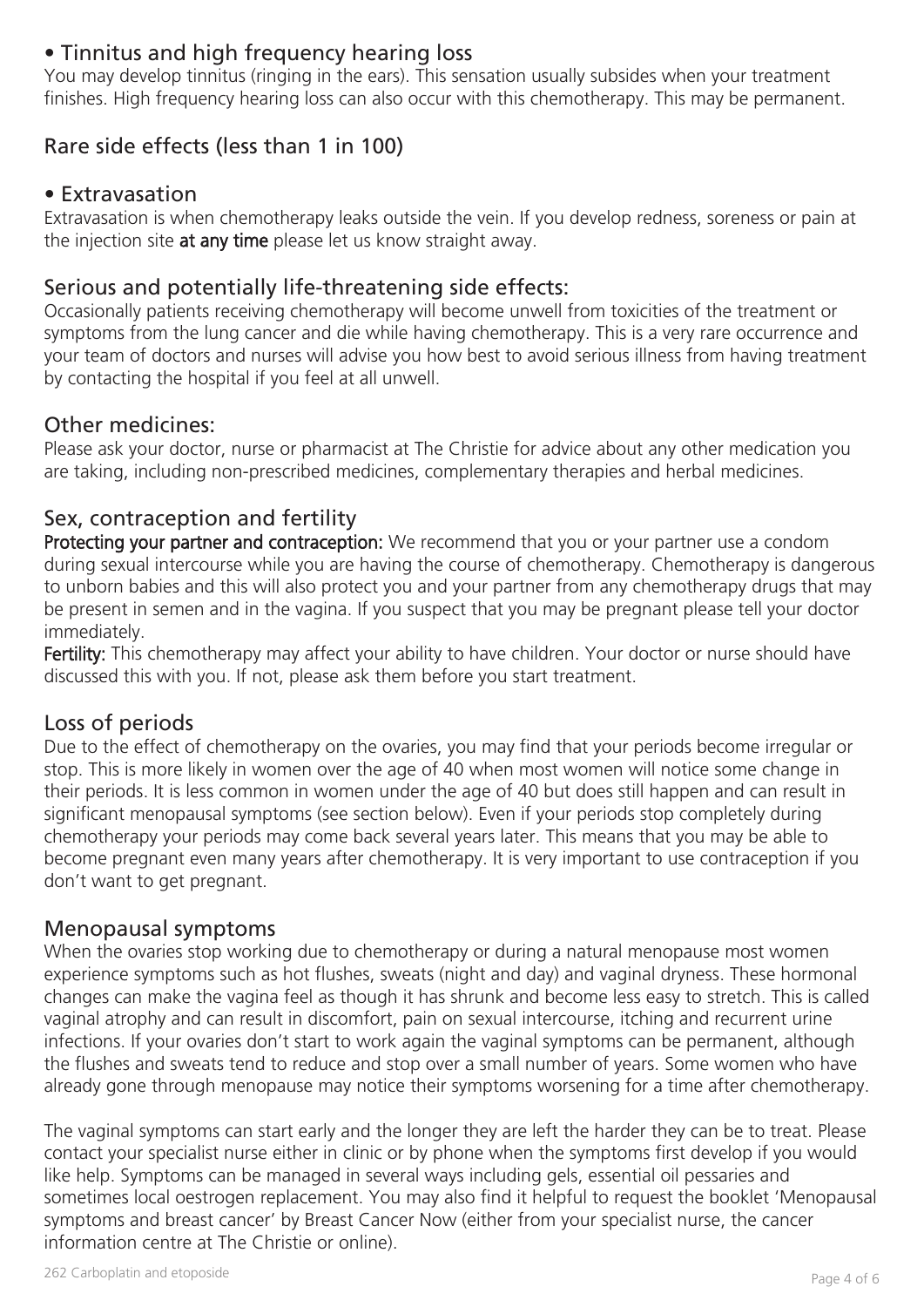## Late side effects

Some side effects may become evident only after a number of years. In reaching any decision with you about treatment, the potential benefit you receive from treatment will be weighed against the risks of serious long term side effects to the heart, lungs, kidneys and bone marrow. With some drugs there is also a small but definite risk of an increased chance of developing another cancer. If any of these problems specifically applies to you, the doctor will discuss these with you and note this on your consent form.

## **Contacts**

If you have any general questions or concerns about your treatment, please ring the area where you are having treatment:

Administration enquiries - 0161 918 7606/7610 Chemotherapy nurse - 0161 918 7171 Clinical trials unit - 0161 918 7663

Lung cancer nurse team 0161 918 2595

For urgent advice ring The Christie Hotline on 0161 446 3658 (24 hours)

Your doctor's secretary …………………………………….0161 ………..

Your consultant is: .....................................................................

Your hospital number is: ...........................................................

Your key worker is: ....................................................................